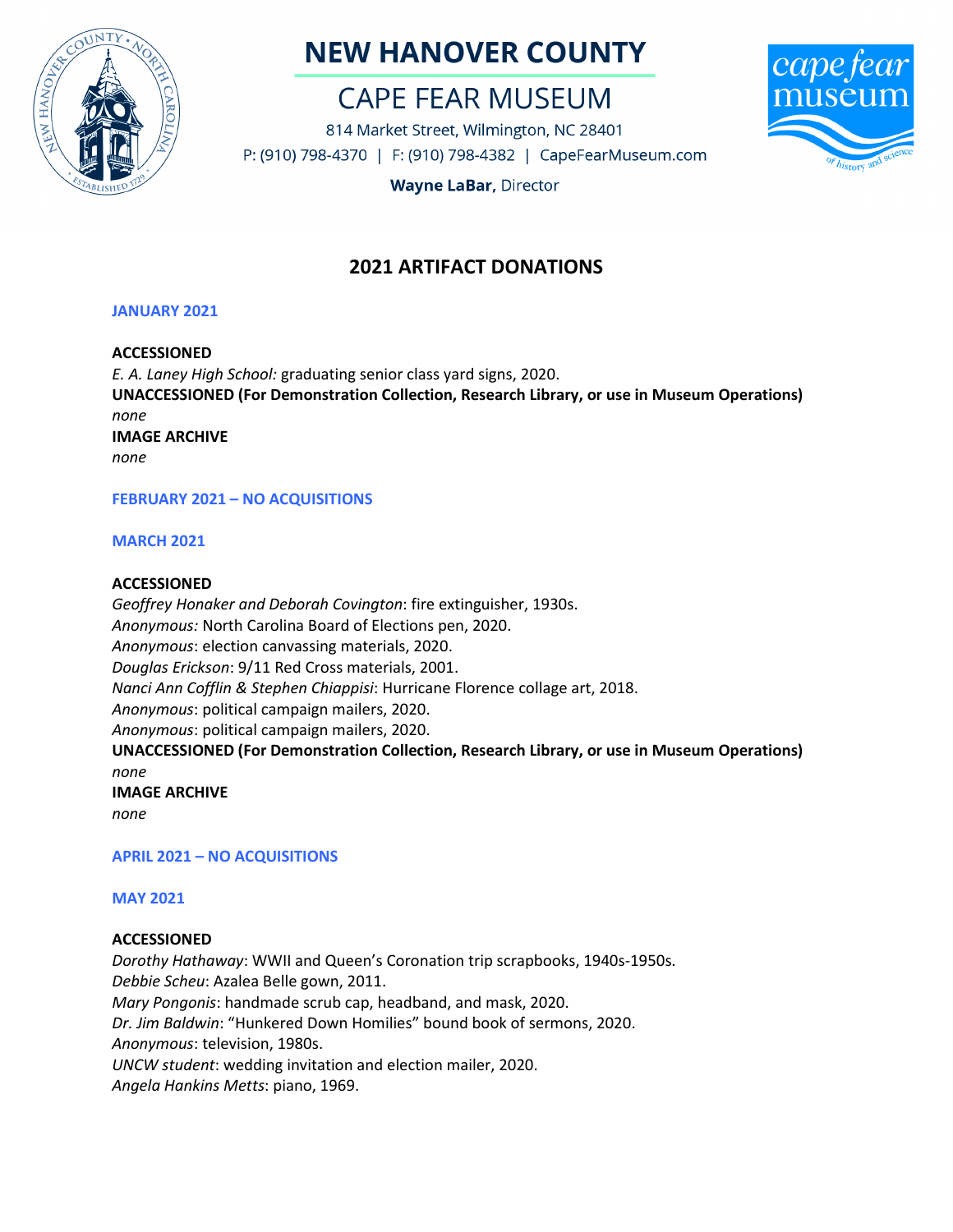**UNACCESSIONED (For Demonstration Collection, Research Library, or use in Museum Operations)** *none* **IMAGE ARCHIVE**

*none*

**JUNE 2021 – JULY 2021 – NO ACQUISITIONS**

#### **AUGUST 2021**

#### **ACCESSIONED**

*Sheryl Mays:* Biden/Harris Inauguration ticket, 2021. *Agnes Beane:* dollhouse and doll furniture, 1940s. *William H. Sessoms, Jr.:* Navassa Guano Company photographs, 1800s. *Panice H. Clark:* James Walker Memorial Hospital nursing school yearbook, diploma, and cape, 1952. *Simon Lashford:* Covid-19 vaccination button, 2021. **UNACCESSIONED (For Demonstration Collection, Research Library, or use in Museum Operations)** *none* **IMAGE ARCHIVE** *none*

#### **SEPTEMBER 2021**

#### **ACCESSIONED**

*Margaret Marie Ashworth:* New Hanover High School yearbooks, 1956-1957 *Sneed Family: Under the Dome* set prop, 2013. *Ducky Garner*: "Essential employee" letter, 2020. **UNACCESSIONED (For Demonstration Collection, Research Library, or use in Museum Operations)** *none* **IMAGE ARCHIVE** *none*

#### **OCTOBER 2021**

#### **ACCESSIONED**

*Elizabeth Harris*: Azalea Belle cutout display, 2021. *Wilmington Sharks Baseball*: bobblehead, jersey, and baseball cap, 2019. *Kitty Yerkes*: "We will not yield" campaign button, 2020. *Jack Mills*: Pandemic-themed cartoons, 2020. *Champion McDowell Davis Charitable Foundation:* portrait of Champ Davis, about 1950. **UNACCESSIONED (For Demonstration Collection, Research Library, or use in Museum Operations)** *none* **IMAGE ARCHIVE** *none*

#### **NOVEMBER 2021**

#### **ACCESSIONED**

*Chris and Michelle McDermott:* Covid-19 vaccination button and photograph, 2021.